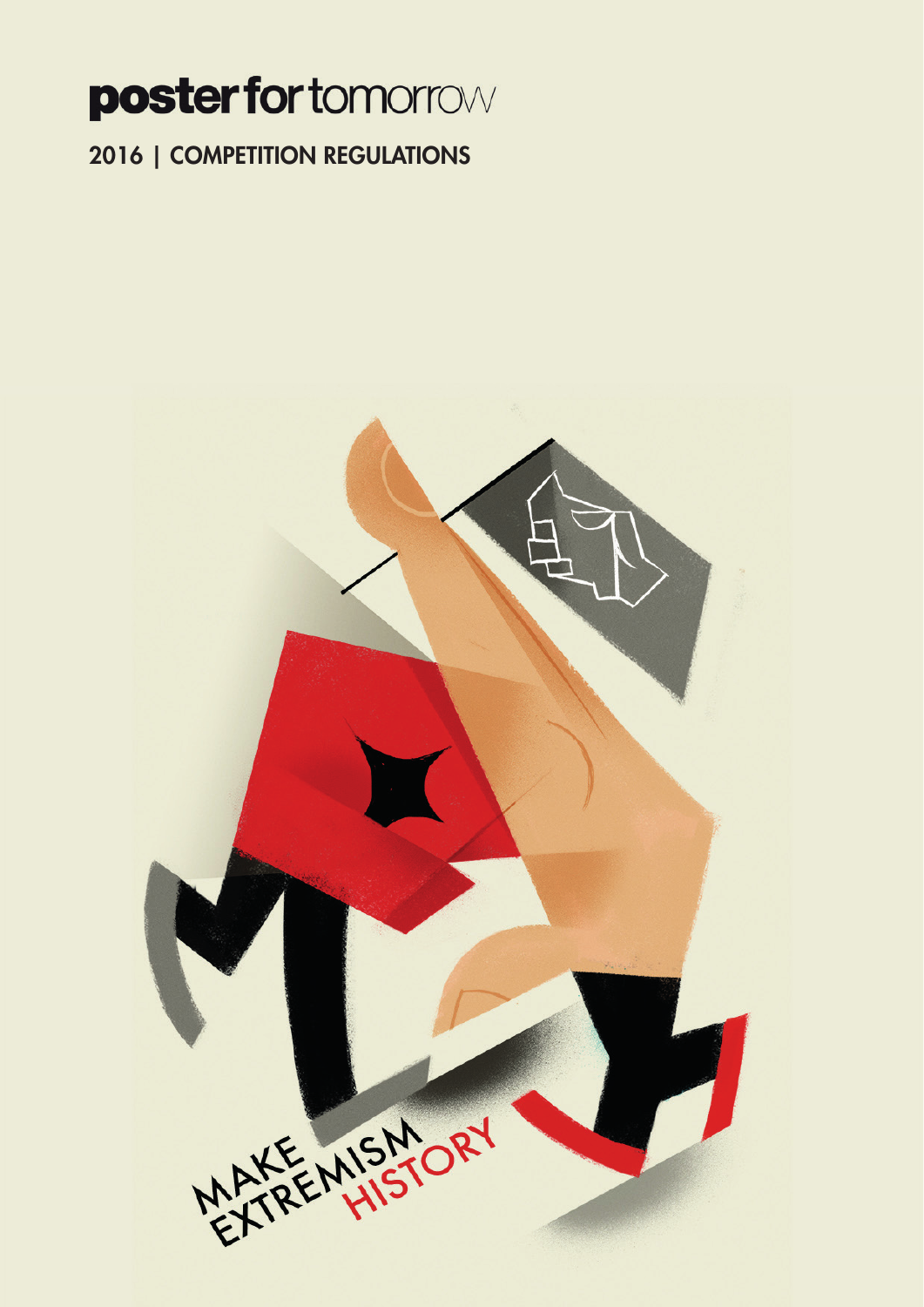# Make Extremism History Competition regulations

# **Introduction**

*"Make Extremism History!"* is the 8th annual design competition organised by *4tomorrow.* The competion is part of the *poster for tomorrow* project. It aims to promote (graphic) design as a tool for social change.

*poster for tomorrow* requires participants to produce original designs that will be included in an indexed, searchable database for charities to use for free.

*poster for tomorrow* rewards the 100 best designs received by including them in an exhibition that will be held in a series of cities around the world on 10th December 2016, as part of the an annual edition of an event called *"a day for tomorrow",* that celebrates the anniversary of the Declaration of Human Rights.

Ten designs will be made part of prestigious graphic design collections in numerous design museums worldwide.

# **Regulations**

# **1. Jury**

The competition is judged in two phases by a pre-selection committee and an international jury. *4tomorrow* commits to change at least 50% of the jury members each year the competition is held.

### **1.A) Pre-selection committee**

The pre-selection committee is composed of an international group of no more than 100 members of the design, media and advertising industries as well as charities and educational institutions.

To see a full listing of the pre-selection committee members, will be published on May 10th on our website.

# **1.B) Live Jury panel**

The jury is composed by a international panel of 10 recognised professional designers. Names and profiles to be published on May 10th on our website.

### **1.C) Duties of the jurors and pre-selection committee members**

The pre-selection committee members commit to review all the designs submitted by the participants in an online environment.

The jury members will attend the official meeting of the panel in Paris.

The jury chairperson will prepare a written report of the voting results.

No jury member nor any member of their immediate family, firm, or design teams (designers that collaborate with them on a regular basis) may compete in the contest.

### **1.D) Entry selection process**

The pre-selection committee members will examine all the design submitted by the entrants in an online environment, determine whether they meet admission requirements and exclude those that do not.

This selection will shortlist at least 300, maximum 400 designs, but never more than 15% of the entries received. The jury members will examine the shortlisted designs in an official face-to-face meeting.

They will determine the 100 designs that will make up the "*Universal access to healthcare!"* exhibition and book. *poster for tomorrow* board members will highlight 10 designs from this selection, aiming to represent what has been achieved by the contest. These 10 designs will also be collected in numerous design museums worldwide.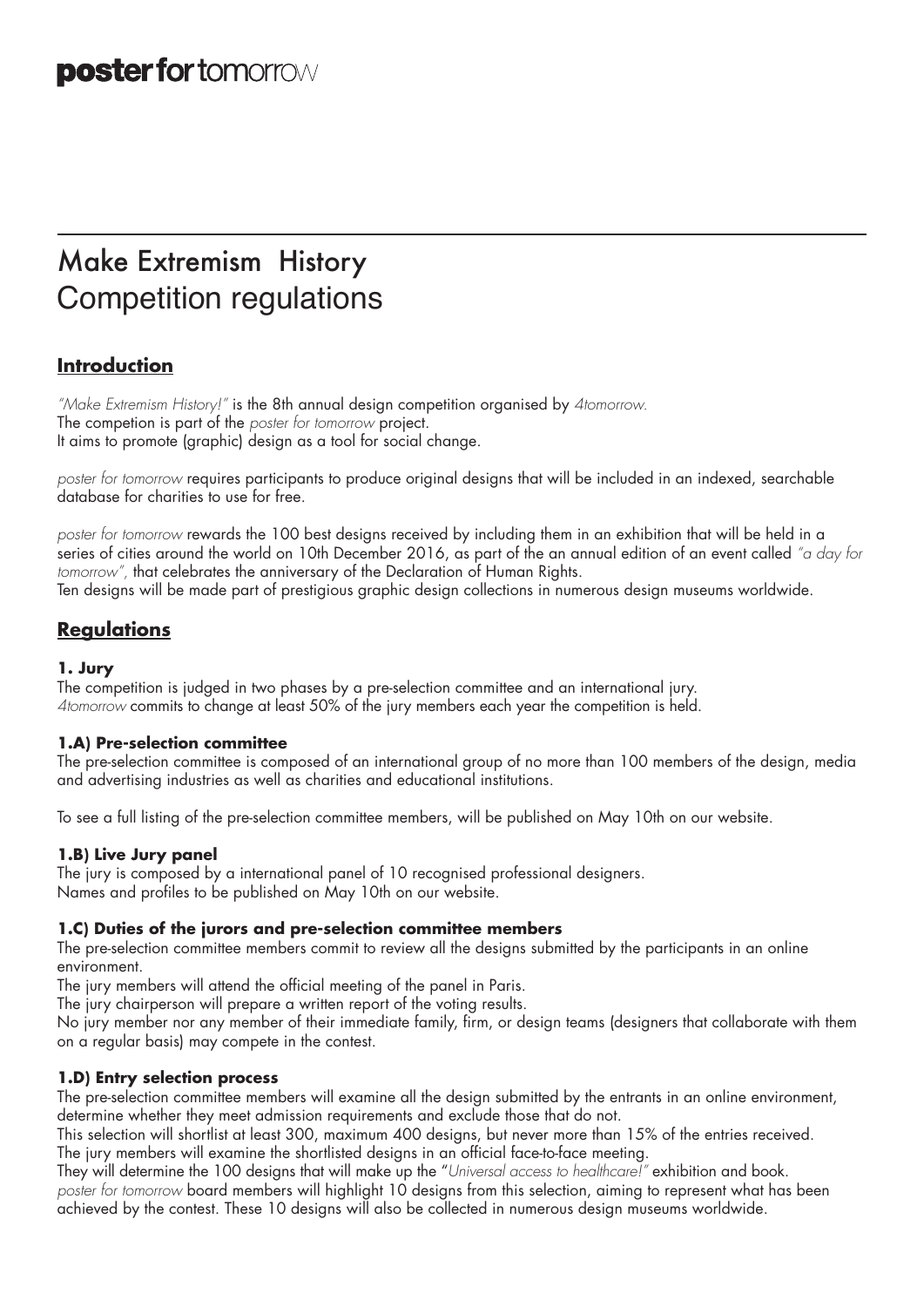# **1.E) Independent moderator**

*4tomorrow* and its staff will act as an independent moderator amongst the jury and the entrants. *4tomorrow* will be responsible for:

- receiving all submission;
- receiving written questions from the participants within the competition deadline;
- passing the written questions received, without disclosing any names, to the jury chairperson or to a juror appointed by the jury chairperson for answering questions;
- sending all the questions and the jury's corresponding answers to all entrants within the competition deadline;
- closing the submissions entry online system by the competition deadline;
- compiling a register of all participants and their submissions;
- making the submissions available for voting operations to the pre-selection committee and to the jury.

*4tomorrow* and its staff may not act as jurors, nor in the jury panel, neither in the pre-selection committee. Furthermore, *4tomorrow* and its staff may not take part in the jury's work in any way.

#### However, ONLY, top 10 posters will be selected amongst the 100 by 4tomorrow team.

Submissions will be handled by the organiser directly through an automated online system that prevents the disclosure of participants' identity at all times. *4tomorrow* is responsible for deciding how to act regarding technical failures on the submission system that might cause delays in the submission or loss of the entries and will decide whether to include the entries involved in the system failure or not at its own discretion.

To get in contact with *4tomorrow*, please see contact information available at www.posterfortomorrow.org

# **2. Time frame**

The call for entries opens on March the 10th, 2016 at 12:00 PM Paris time. From that date it will be possible to submit entries through *poster for tomorrow*'s website. The closing time for submissions is on 10 July 2016 at 12:00 AM (night pacific daylight time).

# **3. The Brief**

Read the page 5 at the end of this regulations file.

# **4. Entries**

### **4.A Entry specifications**

An entry to the competition consists of a portrait format poster addressing the proposed creative brief. Posters may be designed by a single author or by a team.

Designs submitted to the contest must be **original** artworks that are previously **unpublished**. The designs must consist entirely of the authors' own work and **must not include any copyrighted material**. Participants may submit up to 10 **different** posters.

Designs **must be presented in vertical format.** Landscape (horizontal) format entries **will not be considered valid** for the competition.

Designs **must not contain any logos**, from *4tomorrow, poster for tomorrow* or any of our partner charities or institutions.

Designs shall be **anonymous** during the judging process, therefore they **must not be signed** by the author or bear any other distinguishing marks.

### **4.B Technical requirements**

To enter, participants are asked to register to *poster for tomorrow's* website and submit their entries through the website form.

Entries must be submitted as JPG files of 2953x4134 pixels at a resolution of 150DPI, (corresponding to 50x70 cm in printed size) saved in RGB colour space.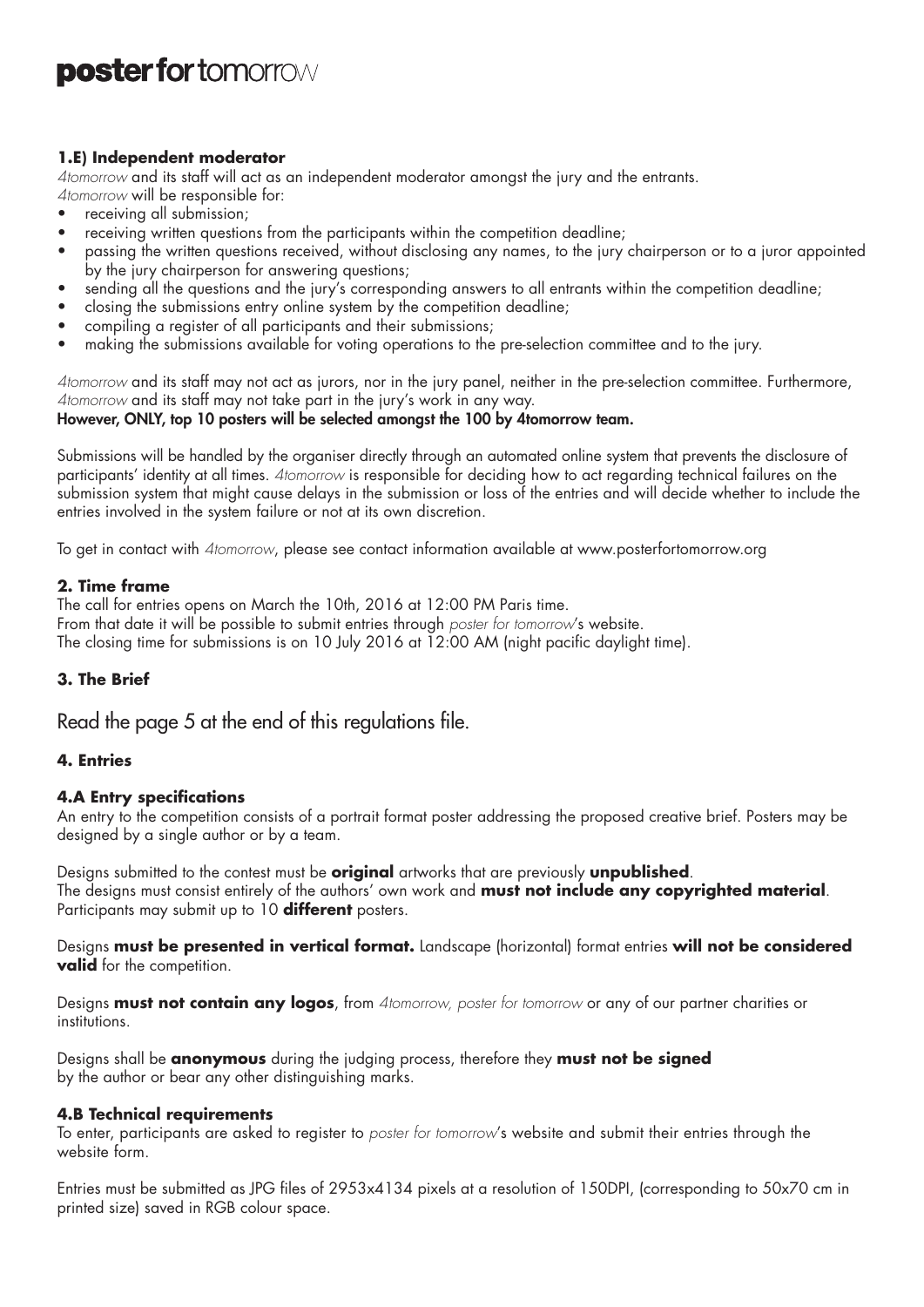### **4.C Entry validity**

Any valid entry from an eligible participant received within the competition time frame will be submitted to the jury for judging. A valid entry is one that matches all the requirements as specified in articles **4.A** and **4.B**

Entries that are not relevant to the brief, or do not match the requirements as specified in articles **4.A** and **4.B**, might be excluded from the competition at the discretion of the jury.

### **4.D Exceptions to entry validity**

Designs received after 10 July 2016 at 12:00 AM (night pacific daylight time) will be ineligible for the competition, except if the deadline is officially postponed.

If the submission has been delayed by a technical failure on *poster for tomorrow*'s website, the independent moderator will decide whether to accept or not the entry at its own discretion.

#### **5. Awards**

*poster for tomorrow* will not award any monetary prizes.

*poster for tomorrow* will reward the best 100 designs (selected by the jury) by including them in the "*Make Extremism History"* exhibition, as part of an event called *"a day for tomorrow",* that will be held in a series of cities around the world on 10th December 2016 to celebrate the anniversary of the Declaration of Human Rights.

A book about the exhibition will be published. The selected participants are entitled to a copy of the book free of charge, but are asked to cover the postage costs at their own expense.

Any number of special recognitions may be awarded by our sponsors and supporters. No member of the jury or member of the pre-selection committee, nor any member of their immediate family or firm, may be awarded any of these recognitions.

Ten designs, as chosen by *poster for tomorro*w board members, will be archived as part of the permanent collection of these prestigious design museums:

### **6. Copyright**

By submitting an entry, participants automatically agree to publish their designs through a Creative Commons Attribution-Share Alike 3.0 license.

The legal details of this license are available at Creative Commons website.

Designers retain full ownership of their entry. Participants grant *4tomorrow* an irrevocable, perpetual, non-exclusive, transferable, royalty-free, worldwide license to use, copy, exhibit, publicly display and distribute their submitted entry in any form and for any activity connected to the *poster for tomorrow* project and its related activities. These might include, but are not limited to, culture and arts promotion activities, social activism campaigning, educational material, fundraising campaigns.

Uses of the entered designs outside the *poster for tomorrow* project and its related activities must be approved by its author in written form, and can be subject to a fee or a royalty, as agreed with the designer.

Designers are guaranteed the right to be credited every time their entry is published or displayed.

#### **NOTE**

• These regulations may change. Please be sure to download the latest version from our website at www.posterfortomorrow.org